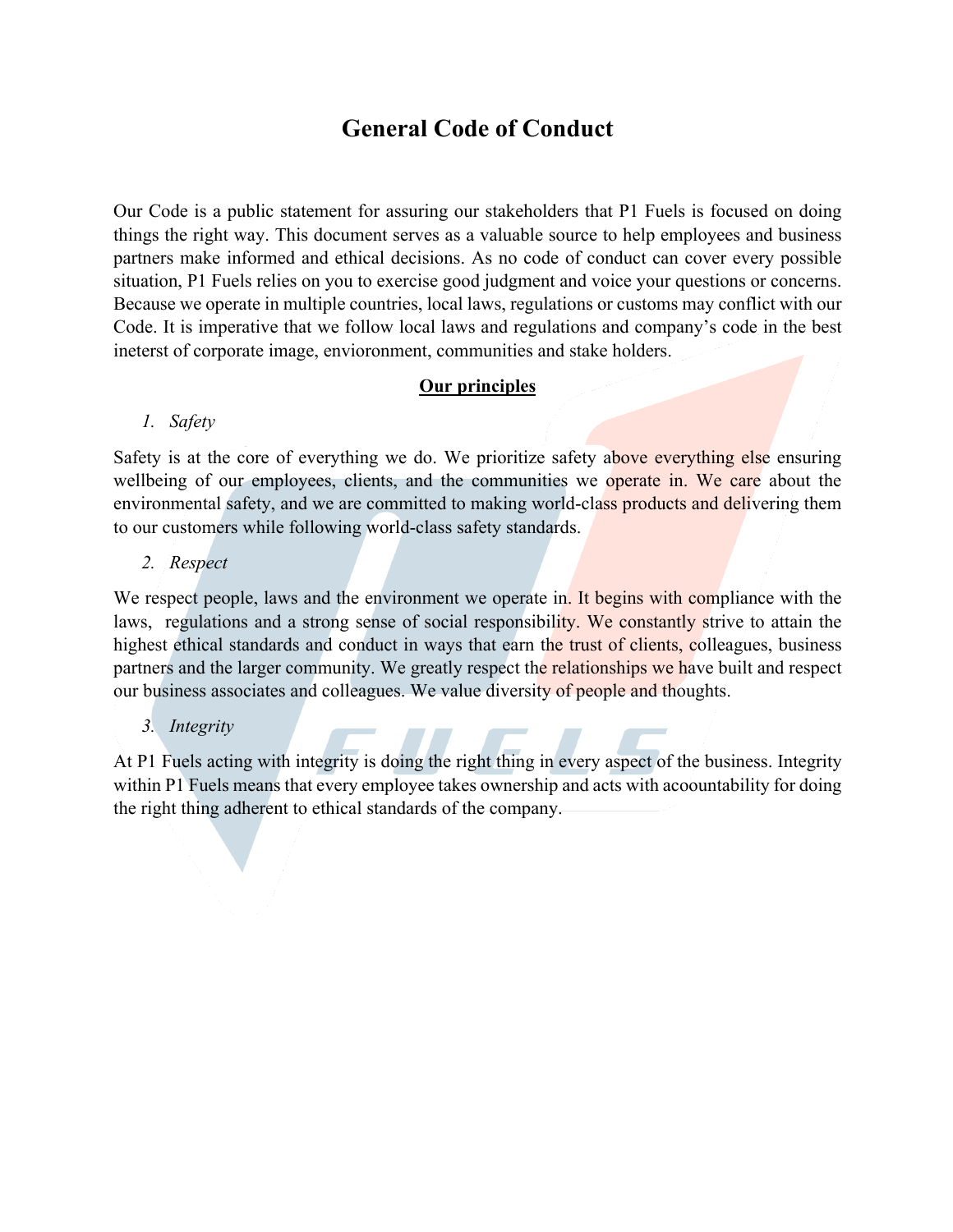#### **Message from Martin Popilka**

At P1 Fuels, we reinvent sustainable fuels for motorsports and beyond for people and our planet. That's our goal and the mission we work towards every day. But just as important as what we do is how we do it. One of the reasons I am so proud to work for P1 Fuels is that we do things the right way. It's not always easy, and sometimes we must make difficult decisions. Maybe it's about who to work with, when to report something that seems out of the ordinary, or how to respect differences. Our Code of Conduct guides us in making these decisions.

It's based on our values – Excellence, Integrity, Respect, and above all safety. It helps us achieve our goal and defines the standards expected of everyone who works for P1 Fuels. Our Code is very important to all of us, but like any document, it is only effective if we know it, understand it, follow it and, most importantly, apply it to the best of our ability.

And as our Code states, if you ever see something that may be unsafe, unethical, or harmful, please address it. I promise you that your concern will be taken very seriously, and P1 Fuels will not allow retaliation of any kind.

I am applying our Code of Conduct in every business decision and expect you do the same.

 $\int$ Uhr $V$ 

Martin Popilka, CEO P1 Fuels



*Martin Popilka Chief executive officer*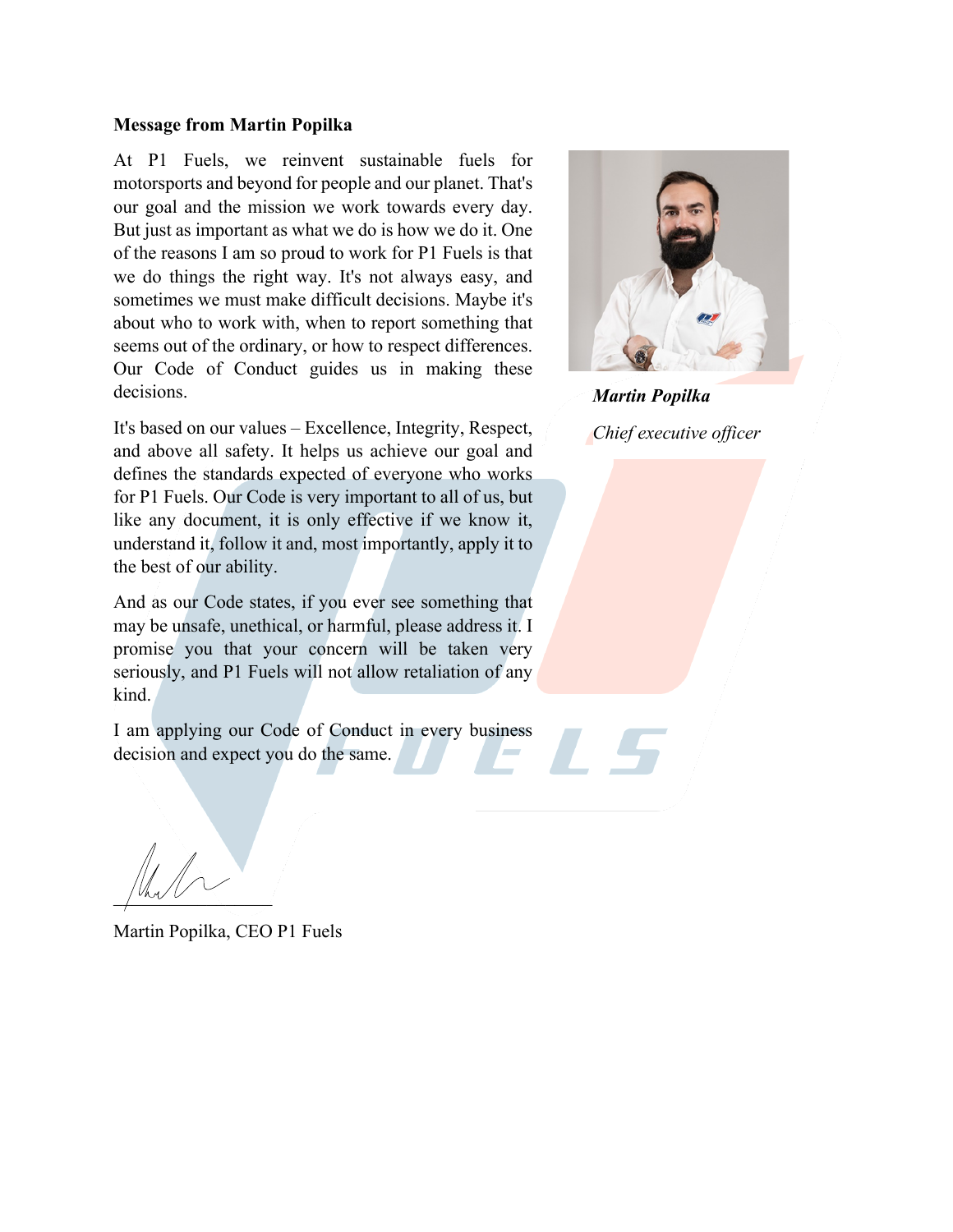## Our principles include:

## • **Operating Safely and Responsibly:**

As P1 Fuels is committed to the health and safety of our employees, we have a similar expectation for our Suppliers. We believe that all injuries and occupational hazards are avoidable. Our Suppliers, similarly, need to provide a safe workplace for their employees in compliance with local regulations and applicable laws. Timely communication and training on hazards, procedures and use of proper protective equipment is essential for the safety and health of all supplier employees. Suppliers will provide P1 Fuels with high-quality products and services meeting applicable quality and safety standards. Suppliers will be required to demonstrate that they have quality management systems.

## • **Creating a Respectful Environment:**

At P1 Fuels we believe in civilized behavior, treating each other as we would expect to be treated, with full respect and tolerance. This means equal treatment and equality of the genders, and rejection of discrimination or harassment of any kind (e.g., sexual harassment, bullying, etc.). We regard the views of others, e.g., religious, political, or sexual, with respect. We do not question them or tolerate provocation. We respect the privacy and security of our colleagues' data, and it is forbidden to defame a colleague for any reason. It is also forbidden to hack, personalize or abuse a colleague's work or personal tools, e.g., account, desktop, phone, laptop, etc.

At P1 Fuels it is important that everyone shows mutual respect and avoids any attitude that would be hurtful or dismissive. It is important that we are self aware of our attitudes and actions and that we are willing to challenge our own biases in a constructive and respectful manner.

While we encourage respectful debates about viewpoints, personal or prejudicial comments should be avoided and give everyone space and time to express themselves. Participants should avoid generalizations, as they are often unhelpful and rarely true. Jokes or comments based on stereotypes and prejudice should be avoided.

## • **Acting with Integrity and Honesty:**

Acting ethically means more than just ensuring compliance with laws and regulations. It also includes recognizing that our decisions have an impact on others. By taking this into account, we earn the respect, trust and confidence of our customers, colleagues, shareholders, and others affected by our business. By always doing things right the first time, we strengthen our reputation for integrity among these stakeholders. Each one of us personally responsible for complying with the code of conduct and internal requirements for our work.

If we intentionally or unintentionally violate the laws, we may be subject to disciplinary action. We could also be held personally financially or criminally responsible if we violate applicable laws. Therefore, it is vital that we remain mindful of our actions.